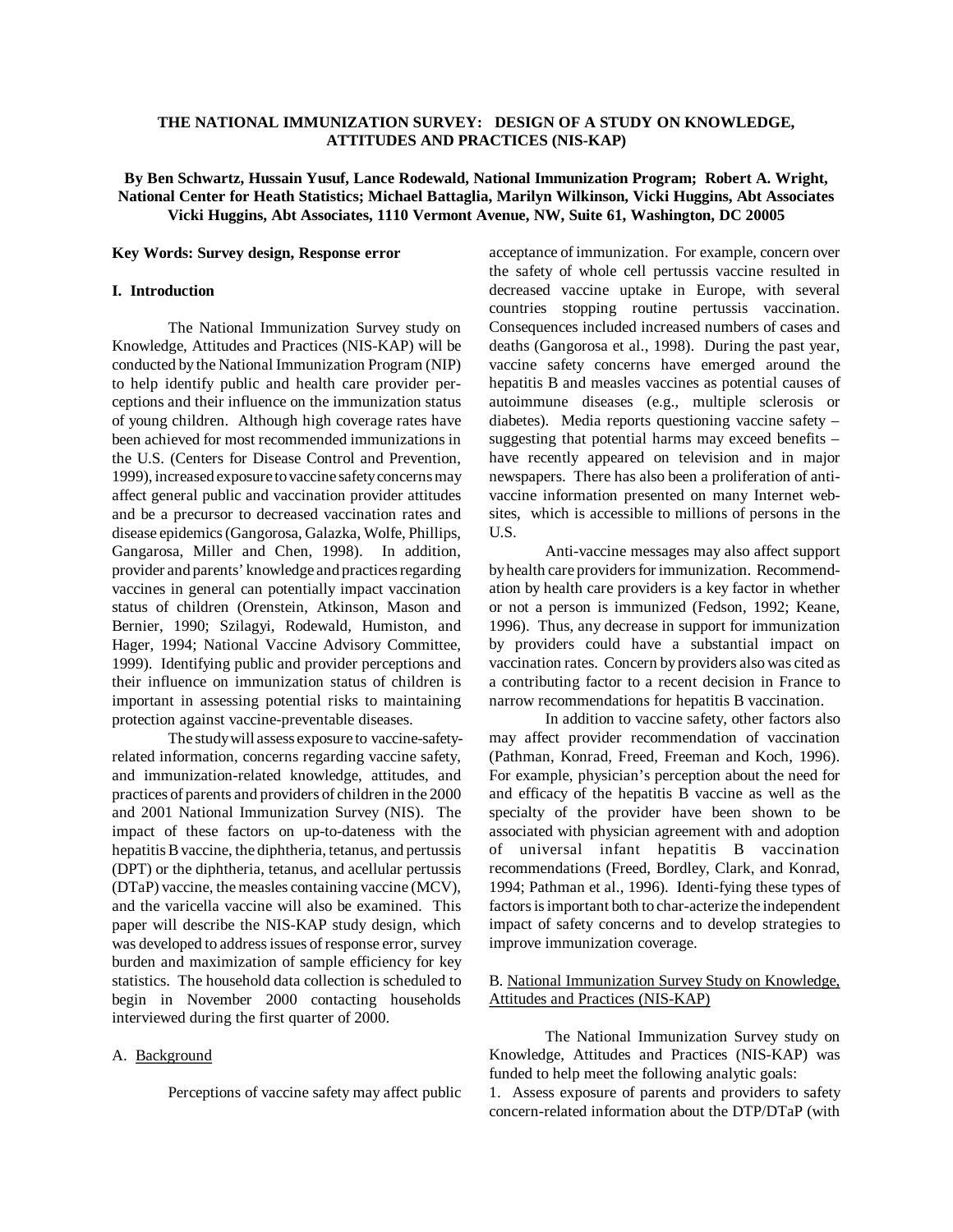emphasis on pertussis), hepatitis B, measles, and varicella vaccines.

2. Identify parent and provider beliefs regarding the risks and benefits of vaccination, in general, and with respect to DTP/DTaP, hepatitis B, measles, and varicella vaccines, in particular.

3. Assess how parent and provider beliefs regarding the benefits and safety of DTP/DTaP, hepatitis B, measles, and varicella vaccines impact the child's immunization status. The independent association between parent and provider beliefs and the child's immunization status will be assessed by controlling for potential confounders and effect modifiers.

4. Assess whether providers' beliefs regarding the benefits and safety of vaccines are associated with their participation in systems or programs, such as Vaccines for Children (VFC) program and community-wide immunization registries that aim to raise immunization coverage among children.

5. Monitor trends in public and provider attitudes regarding vaccine safety.

6. Assess how other provider characteristics (i.e., use of computerized tracking) independently impact immunization status.

This study, by focusing on vaccines for which safety questions are most pervasive (e.g., pertussis and hepatitis B) and coverage rates currently are relatively low (e.g., hepatitis B and varicella), can best assess whether beliefs are affecting behaviors. Moreover, understanding why providers may or may not recommend a specific vaccine to parents — whether related to safety concerns or other factors — is critical to improving the uptake of new vaccines. The ability of the American College of International Physicians and the American Academy of Pediatrics recommendations alone to per-suade providers to offer vaccines is becoming much less reliable, as suggested by the plateau at a level below national coverage goals for the hepatitis B vaccine and the slow uptake of varicella. By contrasting providers who are and are not recommending the hepatitis B or varicella vaccine, this study will provide information about the provider decision-making process that will help CDC's advisory bodies make more effective recom-mendations or better promote existing recommendations.

#### **II. NIS-KAP Study Design**

## A. Sample Design

The NIS-KAP sample design involves recontacting a subsample of households that participated in the NIS survey. The NIS is a random-digit-dialing sample that is conducted on a quarterly basis. The NIS collects vaccination information from households as well as vaccination-provider-reported immunization histories for the age eligible children in the sample households (Zell, Ezzati-Rice, Battaglia, and Wright, 2000). For a given quarter, the provider-reported immunization histories will be used to draw a stratified subsample of NIS children for the NIS-KAP study. The children's households in the subsample will then be re-contacted for an interview, and additional information will also be collected from the children's vaccination providers.

The NIS-KAP population of interest is parents/guardians of children 19-35 months of age at the time of the NIS interview. Given the study's interest in what factors are associated with immunization status, children missing certain immunizations given their age constitute the "study" group, while children with all the recommended vaccinations given their age and children without provider-reported vaccination histories constitute the two "comparison" groups. In total, the surveyed children will be classified into one of eight groups. The eight classification groups for the study and the estimated number of sample children falling into these groups over the study period are as follows:

## **Table 1: Study Classification Groups and Sample Size**

|   | <b>Expected</b><br>sample<br>size (6<br>Group quarters) | <b>Group Definition</b>                                                                                    |
|---|---------------------------------------------------------|------------------------------------------------------------------------------------------------------------|
| A |                                                         | 1,548 Children who received 2 or fewer<br>doses of hepatitis B vaccine,<br>otherwise $\text{UTD}^1$        |
| B |                                                         | 798 Children who received 0 doses of<br>varicella vaccine, otherwise UTD                                   |
| C |                                                         | 318 Children who received 0 doses of<br>MCV, otherwise UTD                                                 |
| D |                                                         | 66 Children who received 2 or fewer<br>doses of DTP/DTaP vaccine,<br>otherwise UTD                         |
| E |                                                         | 2,424 Children who fall into any two of<br>the low vaccine study groups<br>(Groups A to D)                 |
| F |                                                         | 1,392 Children who fall into any three<br>or more of the four vaccine study<br>groups (Groups $A$ to $D$ ) |
| G | $\mathbf{1}$                                            | 4,884 Children who are 4:3:1:3:3:1<br>I ITD <sup>2</sup>                                                   |

 $1<sup>1</sup>$ UTD = up-to-date – 3 or more Hepatitis B doses, one or more varicella dose, one or more MCV dose, 3 or more DTP doses.

 $24:3:1:3:3:1$  means the child received 4 or more DTP doses, 3 or more poliovirus vaccine doses, one or more MCV doses, 3 or more Hib doses, 3 or more Hep B doses and one or more doses of varicella.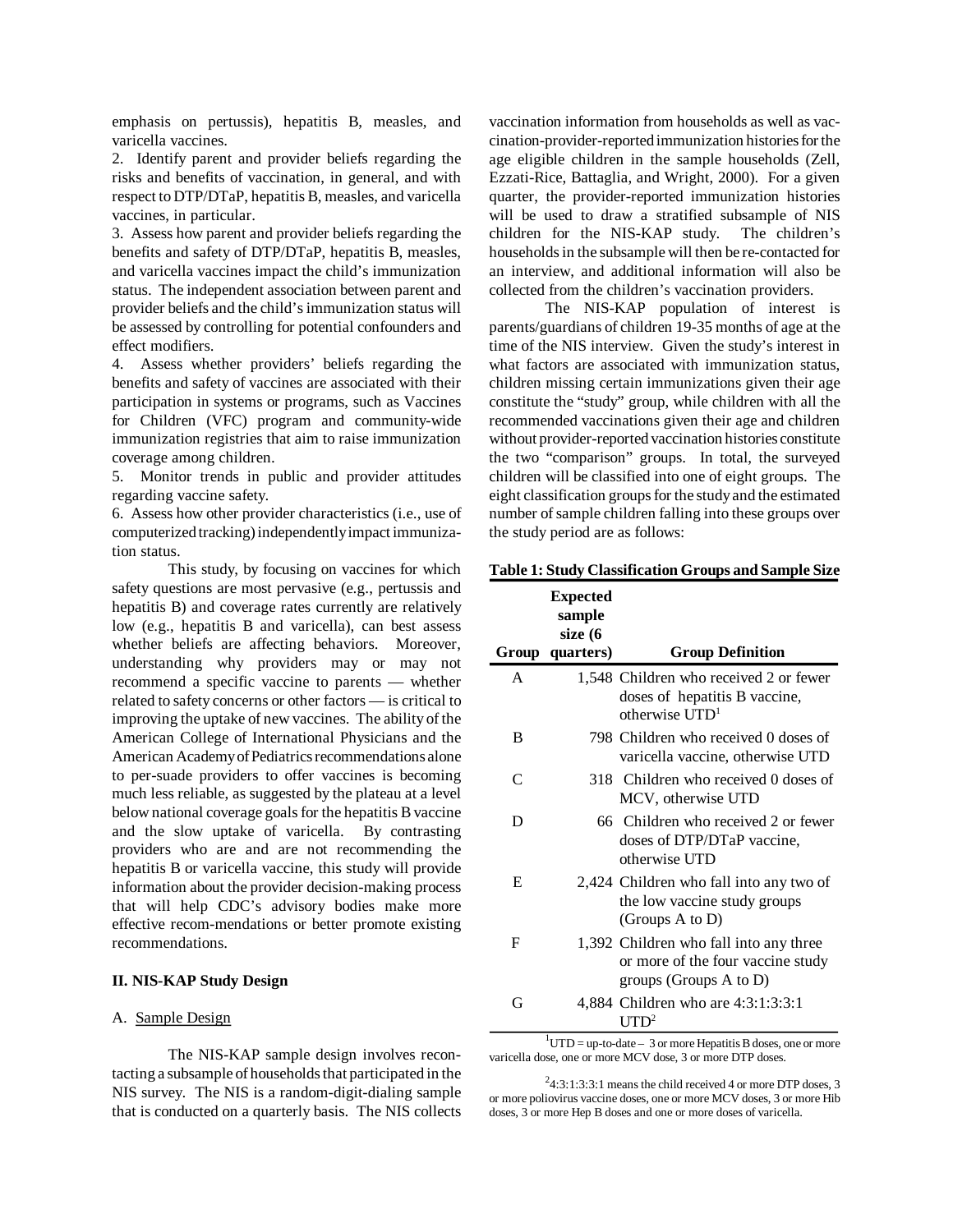| н     |        | 630 Children without provider- |
|-------|--------|--------------------------------|
|       |        | reported vaccination data      |
| Total | 12.060 |                                |

Using information from the most recent 6 quarters of data collection in the NIS (likely to be Quarter 1, 2000 - Quarter 2, 2001), parents or guardians of children whose vaccinations were not found to be upto-date in the NIS will be identified. Additionally, a sample of children who were found to be up-to-date on all of their immunizations and a sample of children whose providers did not respond to the NIS immunization record request will be included in the NIS-KAP.

During the design stage, several issues were examined. The data collection instruments for the household and the provider both contain general questions on knowledge and attitudes about childhood vaccination. Additionally, there are vaccine-specific questions for providers and vaccine-specific modules for households. To minimize the sample size of children needed for the NIS-KAP, it was decided to administer the core house-hold questions plus each applicable vaccine-specific module to a sample household. For the comparison group of children who are up-to-date on all of their vaccines, the core questions will be asked along with two randomly assigned vaccine-specific modules. The provider survey collects information about the provider's practices and attitudes regarding childhood immunization, and all con-tacted providers will receive the same questionnaire.

The following data collection process will be used for the NIS-KAP study on a quarterly basis:

1. NIS immunization history data are collected from a nationally representative sample of households with children aged 19-35 months and the immunization records for those children provided by medical providers. 2. Based on immunization data from the NIS, children will be assigned to appropriate study groups (A to F) and randomly selected using differential sampling rates for the desired statistical reliability. Additionally, a random sub-sample of all NIS children found to be up-to-date on all their vaccinations (Group G) and children without provider-reported vaccination data (Group H) will be selected.

3. Households will be re-contacted by telephone by interviewers to administer the supplementary NIS-KAP questionnaire via a CATI interview. Based on an expected 80 percent response rate from the attempted NIS-KAP household interview, 9,648 completed child interviews are expected over 6 quarters. The expected number of completed child interviews per quarter is 1,608.

4. Providers identified for NIS-KAP sample children

will be contacted by mail to collect information about their immunization knowledge, attitudes and practices.

5. Data from the NIS household and provider components, from the NIS-KAP household interview and from the NIS-KAP provider survey will all be gathered together into a robust analytical data file.

In the NIS-KAP household interview, parents of children in all groups will be administered the core module questionnaire. Additionally, parents of children in each of the individual study groups will be administered the appropriate vaccine-specific module(s) for hepatitis B, varicella, measles and DTP if their children were not found to be up-to-date in those vaccinations. Finally, parents of up-to-date children will be assigned two vaccine-specific modules at random, while parents of those children who did not have a provider response will not complete any vaccine-specific modules. Vaccine-specific module order will be rotated.

Immunization providers of children included in the household survey component for whom the child's parent or guardian grants consent to contact constitute the provider data collection target group. Providers will be contacted for the six study groups of interest (A through F) and the one comparison group (G) of children who are up-to-date on all of their immunizations. The comparison group of children who have no providerreported vaccination information will not have a provider contact component. After consent is obtained from the guardian of surveyed children, the provider questionnaire will be mailed to associated providers. Providers who only ad-ministered the birth dose of Hepatitis B vaccine will be excluded since they are not likely to have had a strong influence on parents' vaccination decisions. If a provider completes the questionnaire and returns it, he/she will not be re-contacted. The provider information will be used for subsequent children associated with the provider so long as the parent/guardian consents to contact with the provider. The maximum number of completed provider surveys is ex-pected to be 9,258. The actual number may be less de-pending on how many sample children are served by the same provider.

Using information from the most recent 6 quarters of data collection in the NIS, parents or guardians of children in the eight groups described above will be placed into seven analytic categories. These seven categories with their estimated counts of completed child interviews are shown in Table 2 for six quarters. The table also shows the level of precision expected for each analytic group based on an assumed proportion of 50 percent of the population with some characteristics of interest. The analytic categories differ from the study classification groups in that the child's status vis-a-vis each specific vaccine will determine his or her analytic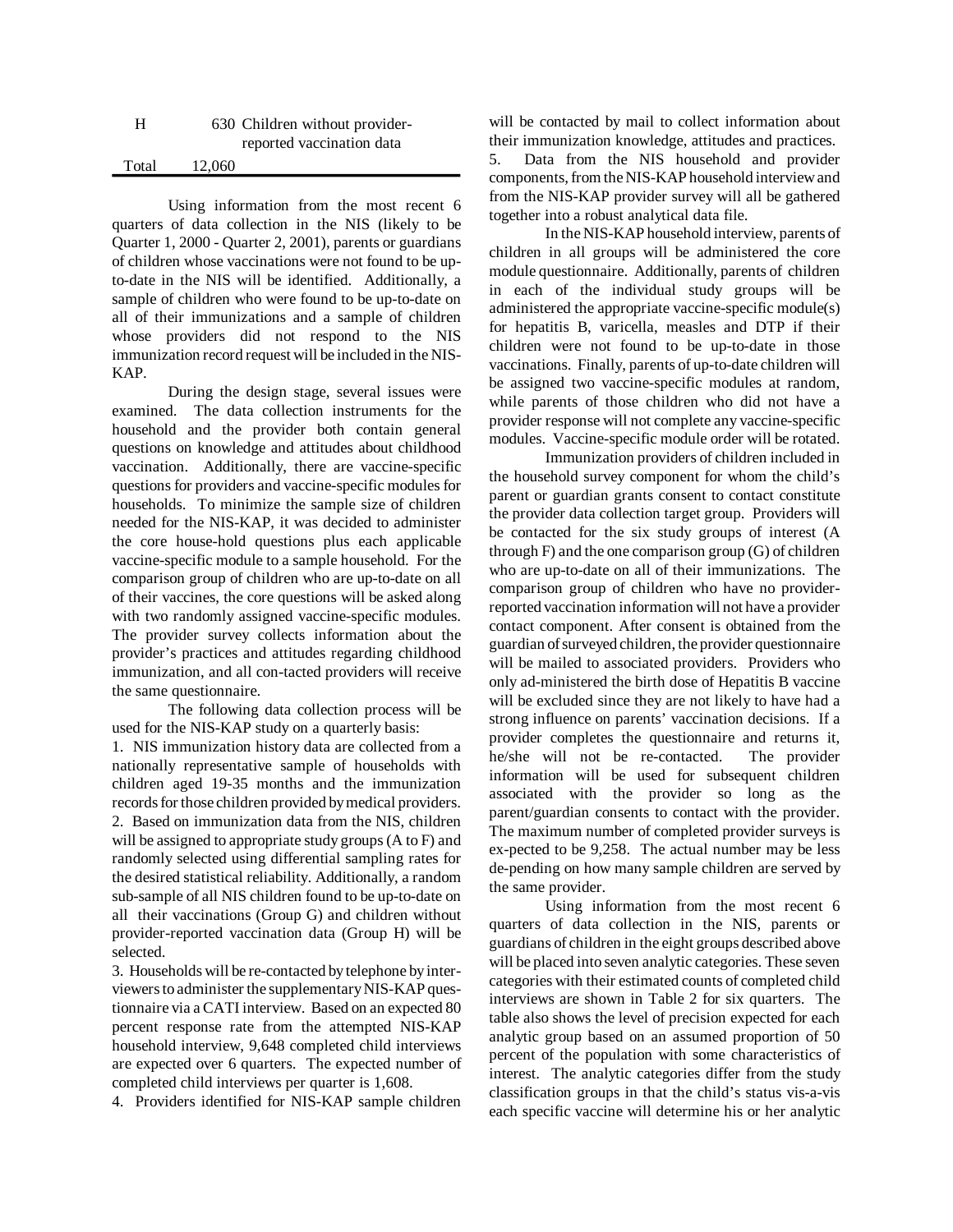group (meaning that a child who is not up-to-date for three vaccines would fall into three analytic groups) while a child can only fall into one classification group (based on overall vaccination status).

| $\alpha$ can $\alpha$ in the best from $\alpha$ called $\alpha$               |                                                                                                                            |                   |  |  |  |
|-------------------------------------------------------------------------------|----------------------------------------------------------------------------------------------------------------------------|-------------------|--|--|--|
| <b>Analytic Category</b>                                                      | Expected<br><b>Number of</b> Confidence<br>Completed<br><b>Child Interviews Half-Width</b><br>Over 6 Quarters for $p=50\%$ | 95%<br>- interval |  |  |  |
| 2 doses of Hep. B                                                             | 2,652                                                                                                                      | ±2.1%             |  |  |  |
| 0 doses of Varicella                                                          | 2,940                                                                                                                      | $\pm 2.0\%$       |  |  |  |
| 0 doses of MCV                                                                | 1,542                                                                                                                      | ±2.7%             |  |  |  |
| 2 doses of<br>DTP/DTaP                                                        | 492                                                                                                                        | ±4.8%             |  |  |  |
| $4:3:1:3:3:1$ up-to-date                                                      | 3,906                                                                                                                      | ±1.7%             |  |  |  |
| Close to no vaccina-<br>tions (2 Hep. B $& 0$<br>Varicella & 0 MCV<br>& 2 DTP | 588                                                                                                                        | $+4.4%$           |  |  |  |
| No provider-reported<br>vaccination data                                      | 504                                                                                                                        | $+4.8$            |  |  |  |

**Table 2: Estimated Number of Completed Interviews for Children in the Seven Analytic Categories\*** 

\*A child may be placed into as many as three of the first four analytic categories.

## B. Questionnaire Development

#### *1. Process*

The design of the NIS-KAP requires development of separate data collection instruments for parents of NIS children and their immunization providers. Parents of NIS children will be asked to reflect back to the time when a specific child was being immunized and identify their attitudes and knowledge about immuniza-tions in general and specific vaccines at that particular time. The vaccines of interest to the NIS-KAP are the same for both parents and immunization providers. Immunization providers will be asked to consider all children in their patient caseloads when identifying their attitudes toward and knowledge about immunizations in general and specific vaccines. Therefore the focus of the instruments differs although the content and process for development of the instruments were similar.

After construction of both questionnaires by the principal investigators at NIP, a panel of nationally recognized experts in questionnaire construction and survey data collection was convened for a series of discussions about both the household and provider questionnaires. Individual items were evaluated for effectiveness in obtaining the desired information, impact on participants, and relationship to project analysis goals. The questions were reformed and reworded.

The questionnaire for parents of NIS children retains separate modules for specific vaccines of study interest.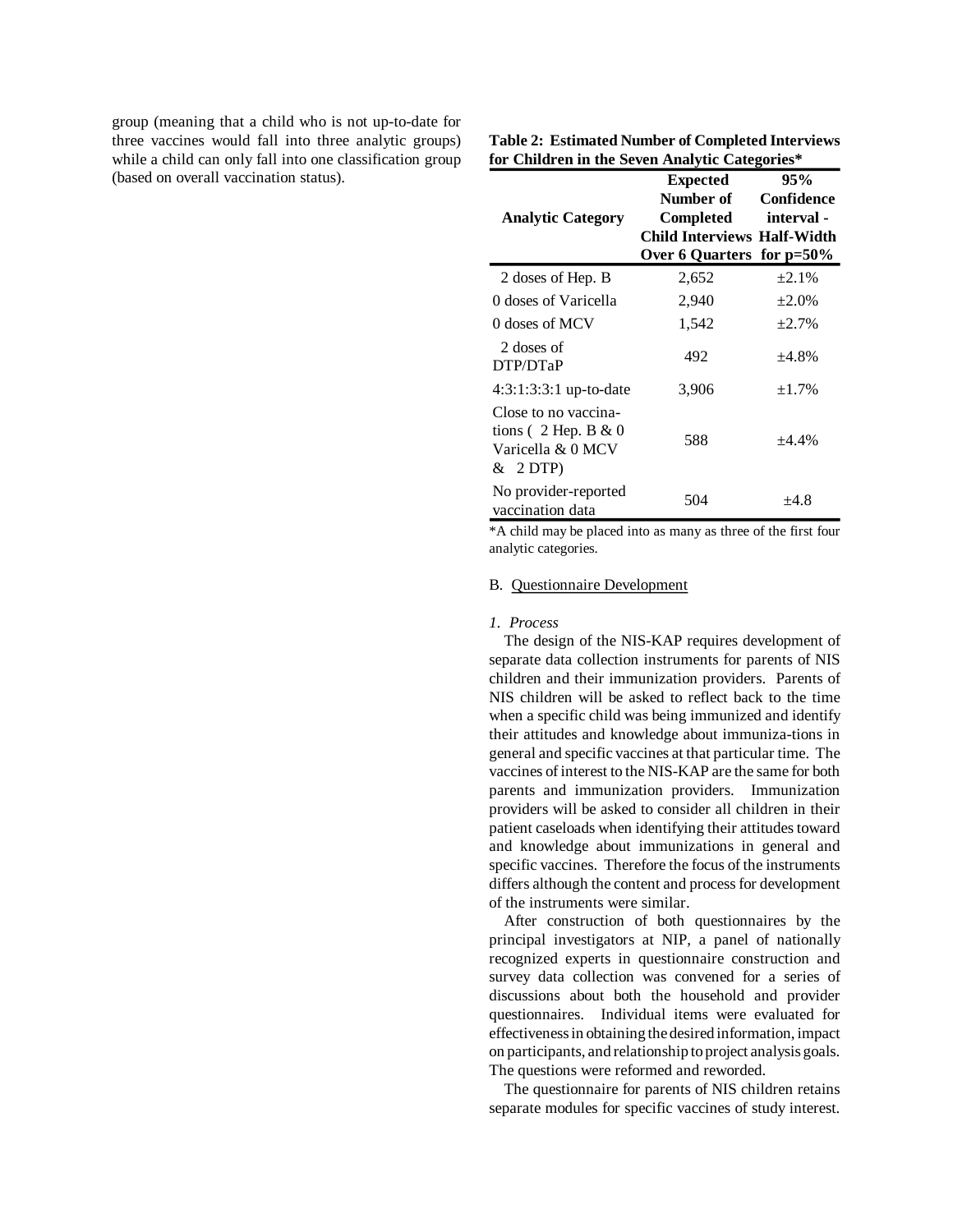This is possible because the composition of the sample is known from the NIS results ahead of the telephone recontact. The Computer Assisted Telephone Interview (CATI) system can present any or all of the vaccine specific modules during a given interview based on knowledge about the child's immunization history. The sample for the different combinations is fixed because the NIS child's immunization history is known from the prior interview and the desired modules will be included for the NIS-KAP interview.

Based on discussions among the investigators and experts, all provider vaccine-specific modules were combined into a single instrument as opposed to individual module questionnaires being mailed to providers. While combining all the modules into a single questionnaire increased the length of the questionnaire to every provider, this was preferable to multiple contacts with a given provider to complete individual modules.

Following additional revisions, the questionnaires were passed to the Questionnaire Design Research Laboratory (QDRL) at the National Center for Health Statistics (NCHS). The laboratory conducted full scale cognitive testing for both questionnaires. For 15 participants in the household questionnaire test, QDRL staff conducted structured cognitive debriefing sessions with each participant about individual questionnaire items and the interview experience. These debriefing sessions were videotaped.

Cognitive testing of the provider questionnaire was completed with respondents from multiple professional medical categories. Provider participants were video-taped as they completed paper questionnaires. A follow-up, structured, cognitive interview then addressed each item on the questionnaire and the overall experience. Suggested changes from the cognitive tests were incor-porated into the questionnaires.

In addition, the first quarter of data collection will be considered a pilot test of the questionnaires and the data collection methods. Given the national scope of the data collection during the pilot test, subgroups with problematic reactions to the questionnaire or survey that did not arise during cognitive testing will be identified and steps taken to alter procedures or modify questions. The pilot test will be the final opportunity to make alterations to ensure a high quality data collection effort.

# *2. Content*

Phrasing of items in each questionnaire was designed to facilitate responses by the target population. While parents are encouraged to report their own knowledge at the time a specific child was being immunized, physicians are instructed to reply in reference to all children in their patient case load.

For both parents and immunization providers, investigators from NIP were interested in respondents' knowledge about reported possible adverse events connected to specific vaccines and the sources of information about those adverse events. Investigators were also interested in determining attitudes about the overall need for immunizations and the effectiveness of vaccines for preventing specific illnesses. Items were written and rewritten to refine wording and phrasing that would gather the desired information without alarming parents about possible immunization side effects. It is particularly difficult to ask if a parent has heard about a connection between a vaccine and an adverse outcome without mentioning the adverse event and leading the individual. Investigators also sought ways to inquire about several individual vaccines without creating undue repetitiveness for both parents and providers.

### C. Nonsampling Issues

During the design discussions for the NIS-KAP sample and questionnaires, it became clear that efforts were needed to minimize error in the study due to several potential nonsampling issues. This section summarizes how the study investigators addressed these nonsampling issues during the design phase and plans to minimize such errors during the implementation phase of the study.

One type of error of concern involved response error and was specifically related to recall. Parents/ guardians of children in the sample will be asked questions about their past experiences in taking their child for vaccinations, such as whether they were worried about the safety of vaccines, reasons for non-vaccination, and whether vaccination information was sought and if so from what source. Cognitive testing and the pre-test will enable an assessment of whether parents/guardians have difficulty with accurate recall.

A second response error of concern relates to the validity of the questions and the question response categories. Questions related to opinions and attitudes in particular are subject to being interpreted very widely without clear grounding, context and anchoring of response category scales. During questionnaire development, close attention was given to these issues, resulting in many modifications of the original questions to reduce the potential for these errors.

 However, perhaps the major hurdle to implementing the NIS-KAP study involved accurately assigning the children in the household sample to the study groups of interest, which are then sampled at rates specified to meet a certain level of reliability. Originally, the NIS-KAP household questions were to be administered during the regular NIS interview as additional questions. However, because household reports of a child's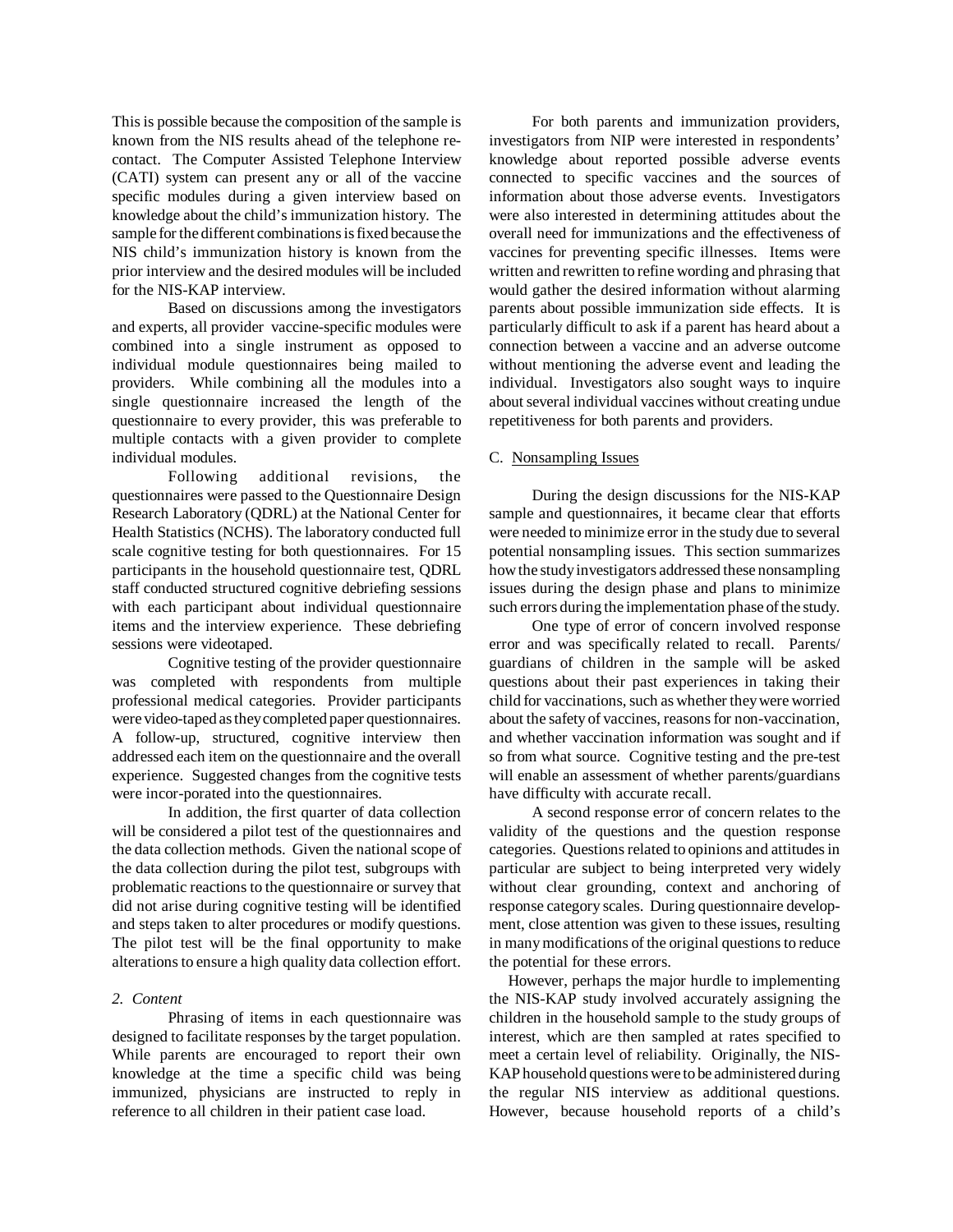immunization history are substantially less reliable than records from their health care providers, this design would have led to inaccurate sample assignment resulting in less reliable estimates of interest.

Table 3 presents information from Quarter 4, 1998 and Quarter 1, 1999 indicating the levels of household vaccine status misreporting when compared to provider vaccination status information (the "gold" standard).

**Table 3: Percentage of Children Where Provider Immunization Status Did Not Support Household Reported Immunization Status** 

| Household-reported<br>vaccination status | Percentage of<br>children where<br>provider<br>information<br>indicated<br>reporting error information | Number of<br>children<br>with<br>provider |
|------------------------------------------|--------------------------------------------------------------------------------------------------------|-------------------------------------------|
| 2 hepatitis B                            | 87.8                                                                                                   | 3,479                                     |
| 0 varicella                              | 20.1                                                                                                   | 5,220                                     |
| 0 measles containing                     | 84.3                                                                                                   | 1,898                                     |
| 2 DTP/DTaP                               | 92.2                                                                                                   | 2,347                                     |
| 4:3:1:3:3:1 UTD                          | 25.7                                                                                                   | 2,333                                     |

According to Table 3, households most often report DTP/DTaP status erroneously, followed by hepatitis B and measles. Respondents appear to most often correctly report the child's status for the varicella shot.

To address this response error issue, the investigators decided to wait until provider data are collected on the NIS household sample to determine the immunization status of the children. The NIS-KAP followup survey will then select sample children for its study groups based on the provider reports of immunization for more accurate classification and control of the sample allocation.

Survey burden is an issue that affects response rates and inevitably the quality (variance and bias) of survey data. In the design of the NIS-KAP household and provider questionnaires, an attempt was made to keep the number of questions to a minimum and to ensure that there is no redundancy between the core set questions and any of the study group specific questions.

Since the NIS-KAP is a follow-up interview with households who participated in the NIS, it is anticipated that 10 to 20 percent of the NIS sample may have moved between the time of the NIS and NIS-KAP contacts. Therefore, measures to locate the original NIS respondent are crucial to ensure maximum response rates. This is one area that will be tracked closely during the pilot test phase of the survey.

Pertaining to collection of the provider data, there are several important issues. The first emanates from the fact that without the consent of the child's parent/ guardian, health care providers cannot be contacted to ask about their immunization practices. In the NIS, 83 percent of parents consent to have their immunization providers contacted. The NIS-KAP study anticipates a comparable success rate since the request really will be for a re-consent from the original NIS sample case. If the NIS-KAP consent rate is substantially lower, the mean square error of NIS-KAP estimates will be affected. The pilot test will indicate likely consent rates in the study and enable procedures to be adopted to improve consent rates if necessary.

The second provider issue has to do with finding the "correct" health care provider. The target population for the NIS-KAP provider questionnaire is the actual physician, nurse practitioner, etc. who administered the child's shots. The NIS-KAP study protocol includes a few techniques to get to the "correct" health care provider. During the household interview, the interviewers will verify with the respondent the name/address of the health care providers they named in the NIS, then ask if there is a specific physician, nurse or physician in charge who should be contacted. This should provide the name of the physician/nurse to whom the provider questionnaire should be directed in most cases. For those cases that still have no name associated with the provider after the household interview, provider offices will be contacted prior to mail-out to collect the name of the physician in charge so that the mailing will be directed to a specific person and not just be mailed to the office for uncontrolled distribution. These efforts will hopefully allow identification and data collection from the physicians/nurses who had the most influence on the sample child's vaccination history.

Finally, there are concerns about obtaining cooperation from physicians/nurses. Ensuring provider response is critical because many surveys of this target group have been unable to obtain high response rates. The NIS-KAP hopes to achieve adequate response rates by designing an easy to complete questionnaire, allowing multiple modes of response such as mail-out/mail-back, fax reporting and reporting over the phone, and including an endorsement letter of the survey from respected medical organizations such as the American Academy of Pediatrics to enhance the survey's legitimacy.

#### **III. Conclusion**

The NIS-KAP survey is an excellent opportunity to use the NIS information and expand the available knowledge